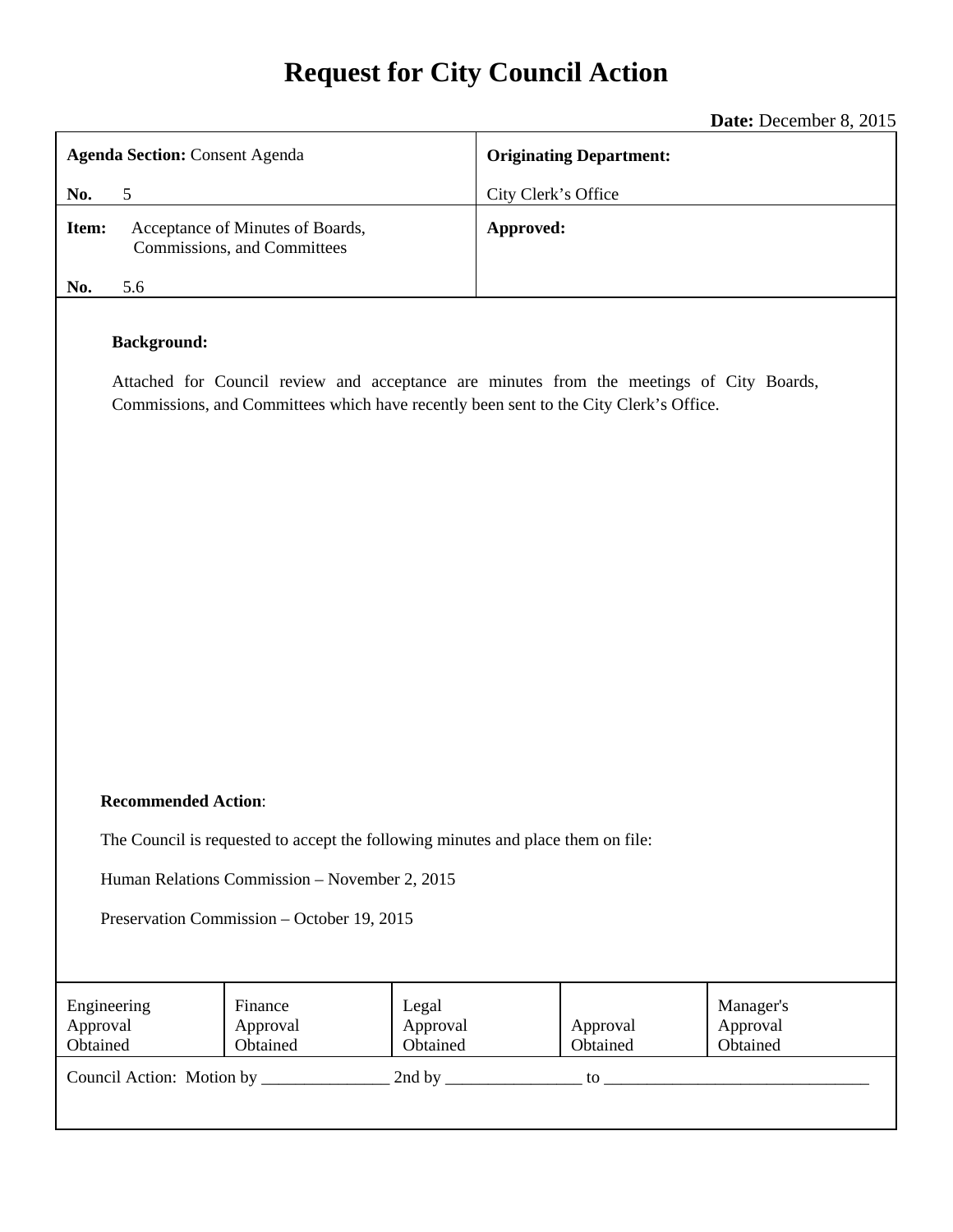# 2014 Annual Report

# **City of Carbondale Human Relations Commission**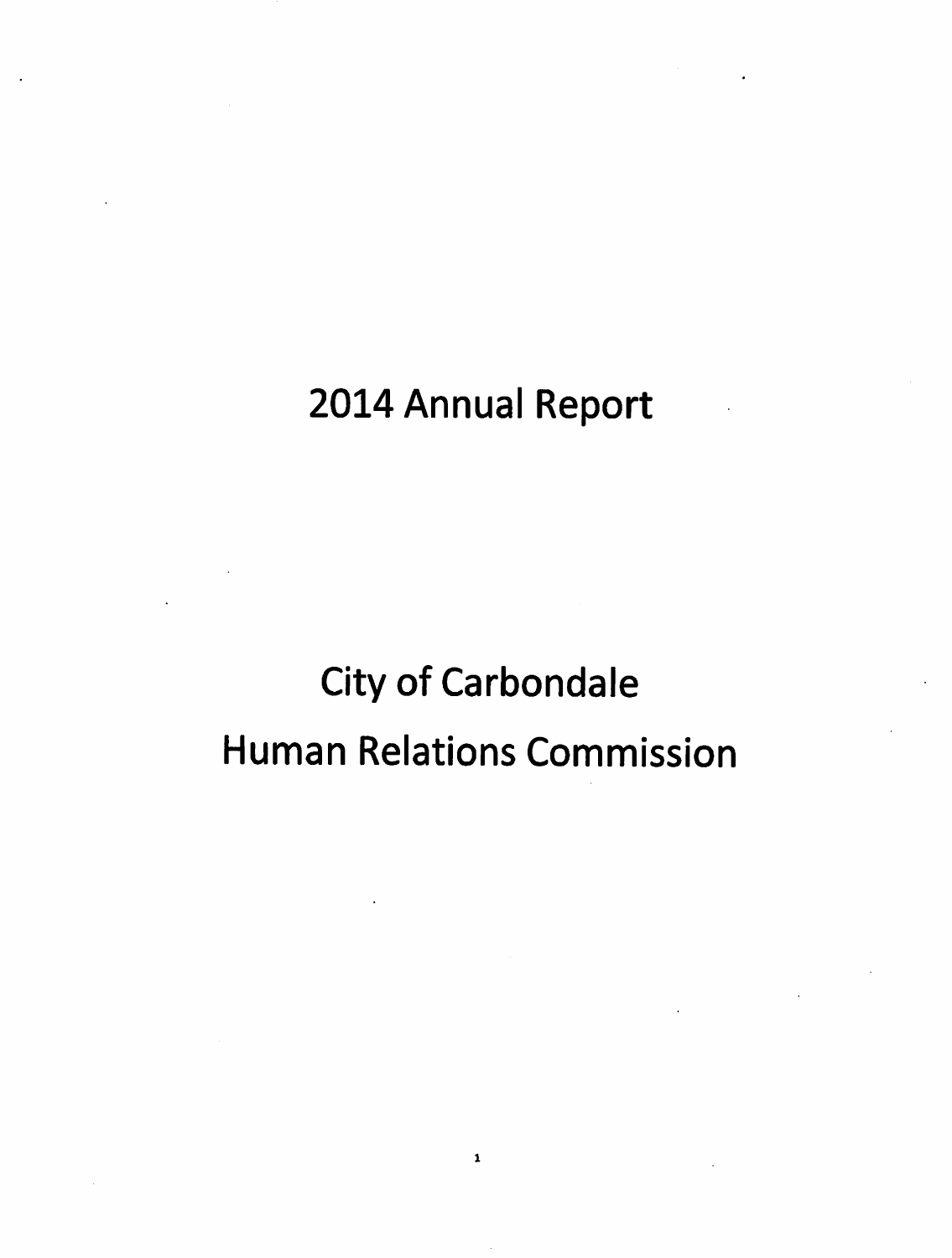# TO OUR CITY COUNCIL:

The Carbondale Homan Relations Commission (HRC) respectfully submits this annual report for the calendar year 2014. Included are summaries from the minutes of twelve regular meetings and one retreat, with some supporting material. Begun in 2003 to address concerns about how police interacted with citizens in pursuance of their duty to preserve public safety, the HRC is composed of diverse citizens committed to assuring that Carbondale is a peaceful and just place to live and work for all residents. The HRC is governed by the Open Meetings Act and welcomes residents to express their concerns with fair treatment at regular meetings.

During 2014 the deaths of Molly Young and Parvin Varughese were concerning, so the HRC listened to parents and others looking for justice. From these concerns come two recommendations: 1) that a chaplain, spiritual leader or trained counselor be involved with the police when notifying family and close friends of death or serious injury to loved ones; and 2) that law enforcement entities (CPD, SIU's Department of Public Safety, the Jackson County Sheriff's Office, and the Illinois State Police) work closely and timely with each other, providing information to overlapping jurisdictions when stops occur that leave questions unresolved.

HRC's frustration over not being able to obtain needed arrest and complaint data from the CPD continued. One contributing factor is an outdated system that does not capture that data. Another seems to be reluctance to share complaint data. The HRC believes that complaints should be public information unless prohibited by law (not City policy or ordinance), and recommends that the City remove obstacles to providing arrest and complaint data.

Commissioners observed that a \$400 administrative fee was charged by the City to some individuals whose vehicles are towed, payment of which is required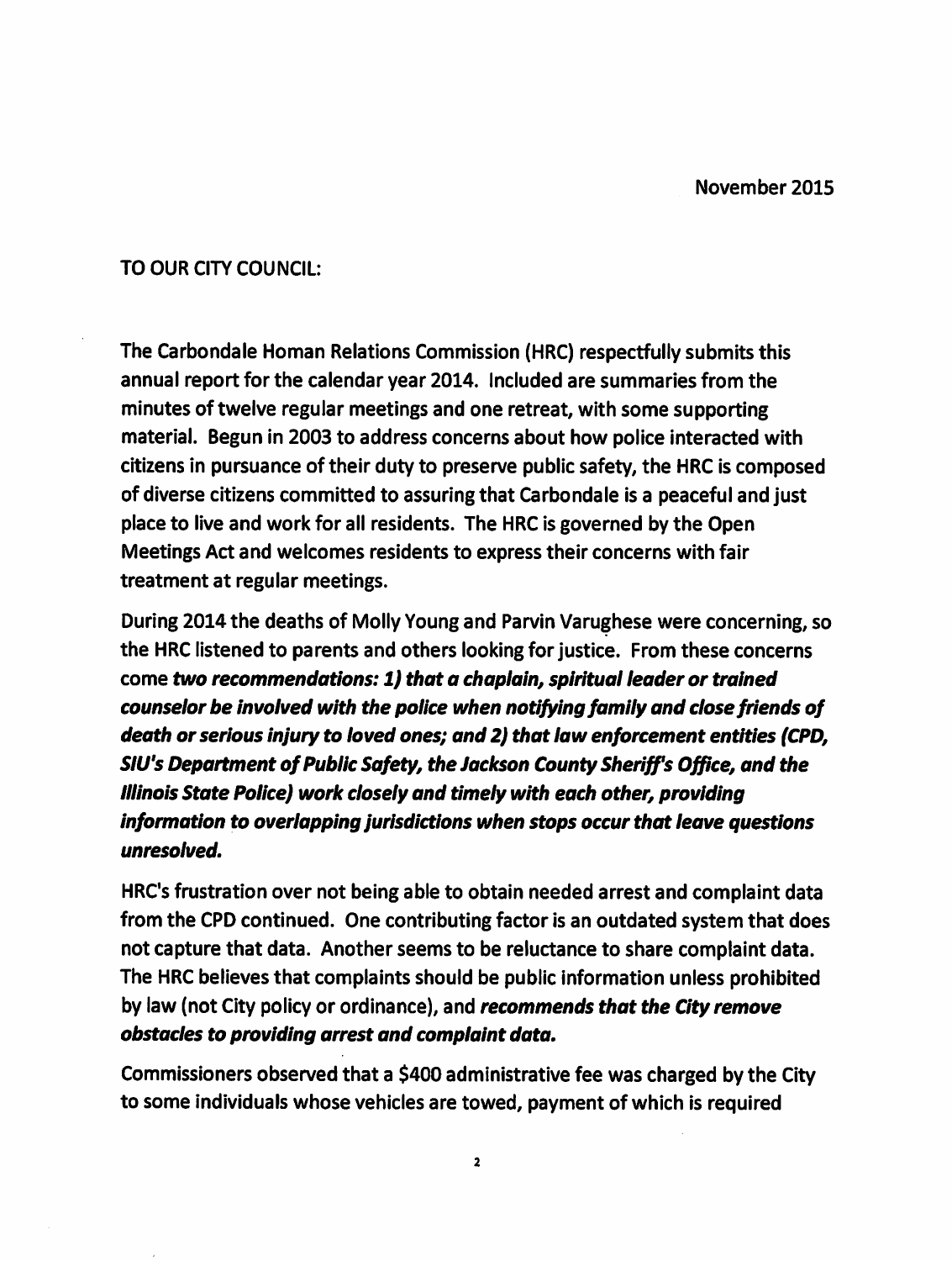before payment of fees to the towing company can occur and a vehicle can be reclaimed. This process may result in unnecessary hardship on persons with few resources. The HRC recommends that the City review the necessity for the administrative fee, and that it be rescinded if it is not essential.

Redevelopment of the old Koppers plant by Brightfields and the presence of police officers in elementary District 95 were also concerns brought to the HRC, resulting in discussion but no recommendations to the City Council.

Several guests at meetings reported that their interactions with city staff were "unfriendly" in that they felt brushed off or unheard when they asked for help or were looking for the appropriate place to address a citation or lodge a complaint. Although this results in no recommendation it seems important that city staff be viewed as helpful and welcoming to all.

To promote public education and to make information about the Human Relations Commission more accessible, a web presence was developed during the year, going "live" in December. This webpage includes information such as the HRC's history, archived minutes and reports, events, relevant resources, links to organizations with similar purposes, and complaint forms. The webpage address is http://explorecarbondale.com/human-relations-commission-24. The City is to be commended for its support of this effort.

During 2015, the Commission looks forward to:

- Obtaining and analyzing detailed CPD data and making recommendations to the City Council based on this analysis.
- Listening to community concerns related to fair treatment.
- Continuing public educations efforts that enhance community knowledge of diverse community resources.
- Sponsoring a community forum to elicit input about how to promote community trust in law enforcement and how to improve community policing efforts.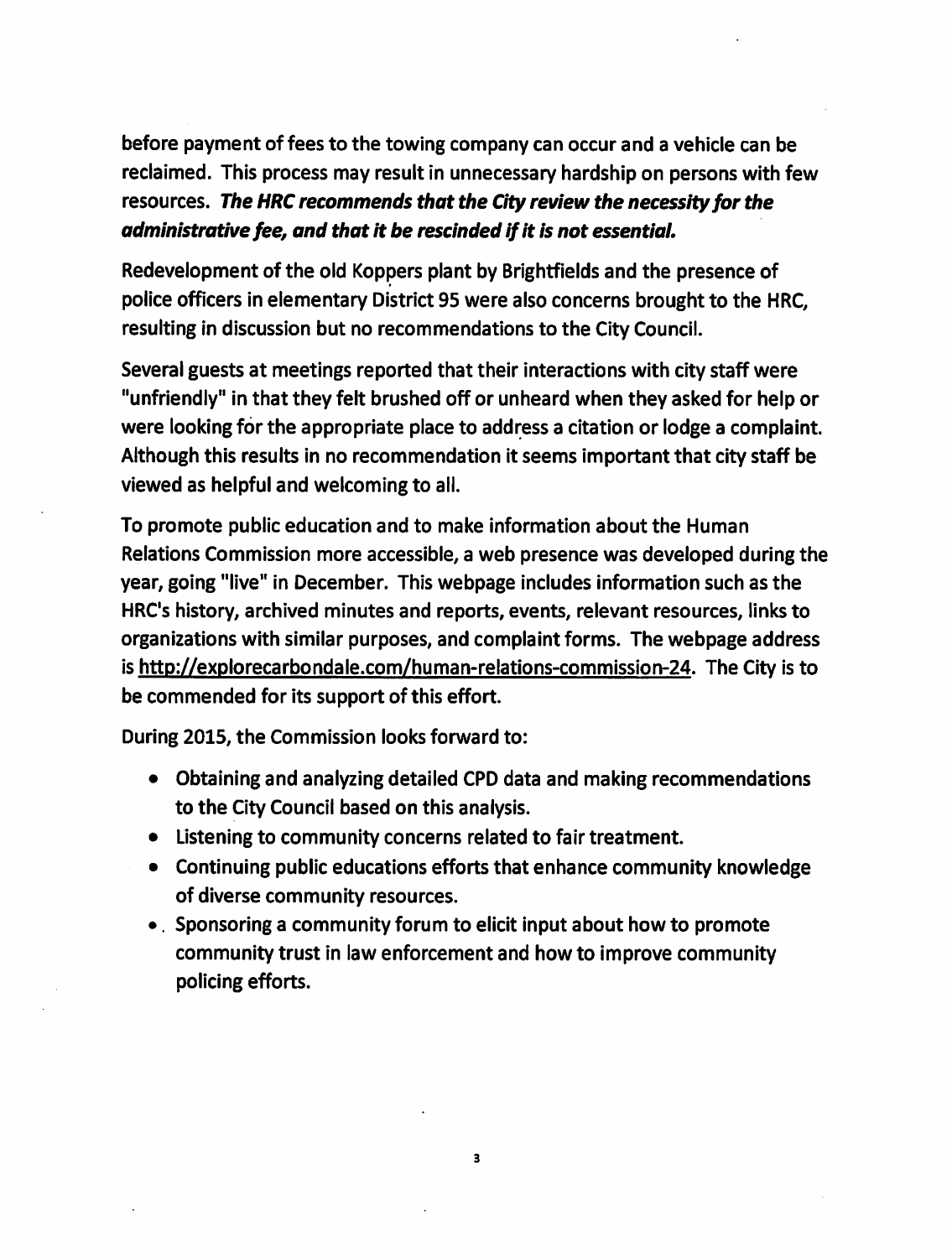# **Attachment 1 - Highlights from 2014 Minutes**

NOTE: 2014 minutes are archived on the HRC webpage @ http://explorecarbondale.com/human-relations-commission-24

January 13: CPD data had not been provided, so discussion centered around acquiring it through sending a FOIA request. Commissioners agreed to invite the City Clerk to its February meeting to discuss the Open Meetings Act and FOIA requests. It was noted that people should be encouraged to use the complaint process that is already in place so that complaints are documented.

February 4: City Clerk Jennifer Sorrell provided information on FOIA requests, recommending "A Citizen's Guide to Using the Illinois Freedom of Information Act" (Paul Simon Public Policy Institute) as a reference. She recommended that City Attorney Mike Kimmel be invited to present information on the Open Meetings Act. Response to the FOIA request submitted to the CPD was shared, followed by discussion of preparing a new request for data that excludes confidential information. Several efforts designed to educate the community on the role of the Human Relations Commission were shared, including discussion of creating a webpage. One guest spoke about soil sample testing conducted by the EPA at the old Coppers Plant site.

March 17: CPD data for 2011, 2012, and 2013 was distributed. Commissioners discussed additional information they would like to see the reports contain (e.g. location of the crime and clarification of the codes). Deputy Chief Reno explained some of the statistics and programs, and responded to questions. The importance of coordination with SIU-C, Jackson County Sheriff, State Police, SIEG, and any other entities responsible for enforcement of the law was reiterated.

April 7: CPD data for 2011, 2012 and 2013 was discussed. Chief O'Guinn stated that some data desired by the Commission (e.g. number of arrests that are duplicative) is not available from the system, but the new system may make retrieval of additional data possible. City Manager Baity reported that the City is reviewing state traffic violations to determine if and how they can be incorporated into City ordinances so that revenue stays local rather than going to the State of Illinois. In answer to questions about restorative justice efforts for juveniles, it was stated that insufficient staff and funds made programs hard to implement. Commissioners suggested that creation of internships and externships might warrant exploration as a means of increasing available resources. Commissioners asked high school student guests whether they felt that there was a difference in how black and white students were treated, receiving a variety of responses. One non-student guest expressed concerns over SIU student Pravin Varughese's death including how it might have been prevented through better communication among law enforcement entities, how it was being handled through the court system and how it might affect student enrollment.

May 5: State's Attorney Carr was a guest at the meeting. Discussion centered around the death of Molly Young; and the death of Parvin Varuguese. Much information could not be shared because investigations were ongoing. The focus of the HRC regarding these tragic deaths should be to see if future deaths can be prevented rather than seeking confidential information about the investigations and potential prosecutions themselves. The importance of various law enforcement entities communicating was emphasized. It was worrisome that the state police had relevant contact and did not inform the CPD; communicating more effectively might have saved a life. The need for accountability and transparency was emphasized. Other topics brought to the table by guests included: 1) District 95's growth plan; 2) need for cultural sensitivity training and for more African American law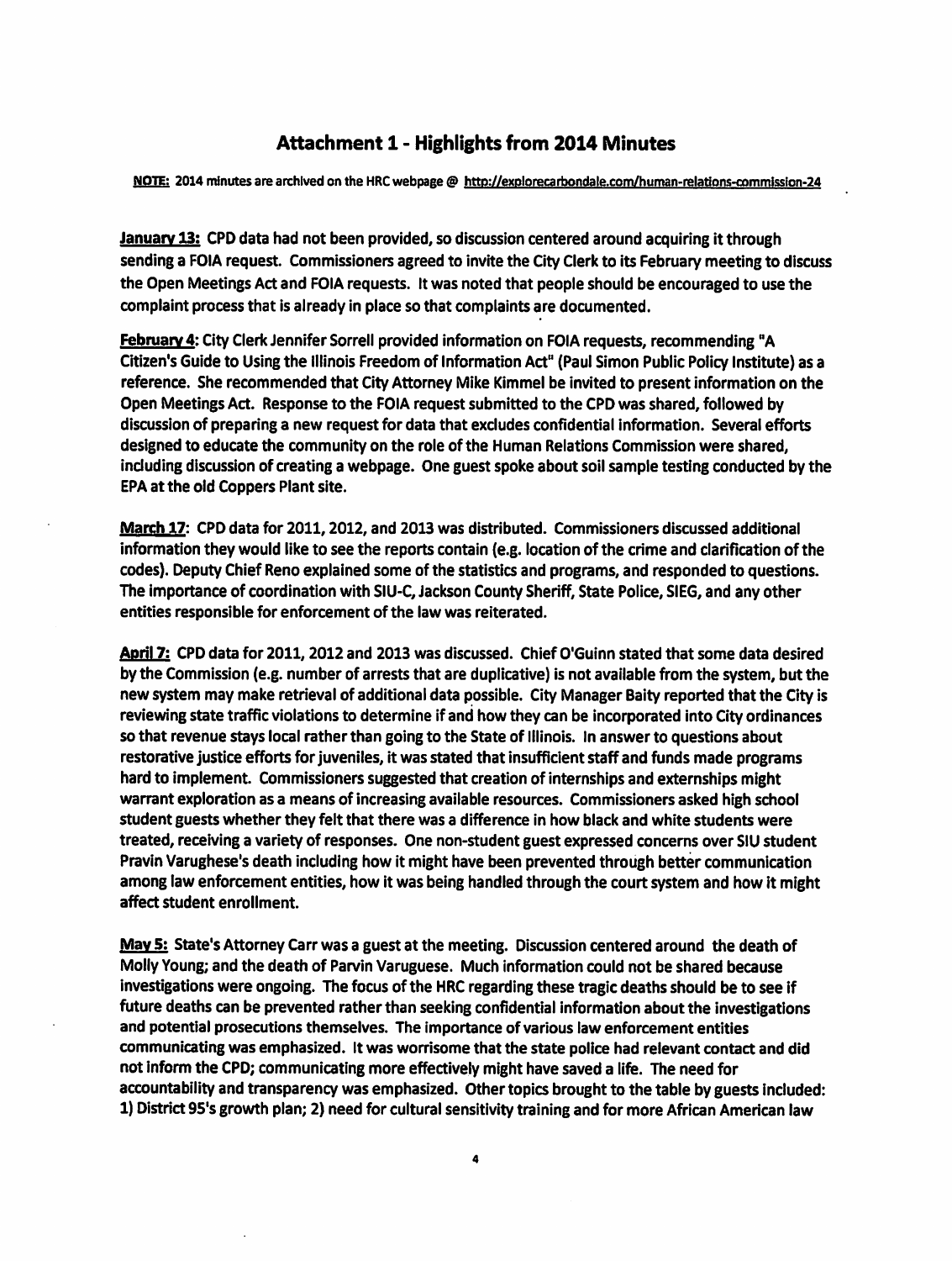enforcement officers; 3) ongoing distrust of the Brightfields project, including ongoing concerns about site contamination in the past, present and future.

June 2: Chair Hennrich read a letter from Lovely Varughese that expressed her family's frustration with obtaining information on the death of her son Pravin, who was found dead on February 18, 2014. Larry Young commented on his frustration with inconsistencies among reports surrounding the death of his daughter Molly Young 26 months previously.

**July 7:** Reverend Robert Gray, former Chaplain for the Carbondale Police Department, SIU-C Department of Public Safety, and SIU-C Campus Ministries, spoke about the role of a chaplain working with law enforcement, particularly when a death or serious injury occurs. Chief O'Guinn commented that he thought there was value in having a chaplain, but that it was a labor intensive role and volunteer dergy/spiritual leaders were hard to find.

July 31 (retreat): Mayor Monty reviewed the role of the HRC as described in City Ordinance, and encouraged commissioners to forward suggestions and recommendations to the City Council. Specific kinds of information that would have value were discussed, as was frustration with inability to get requested information from the CPD. Further, it seemed that using the Freedom of Information Act to obtain what appears to be public information is an unnecessary barrier. It is difficult to study the possibility of racial bias without relevant data. Availability of the police complaint form, whether complaints can be filed anonymously, and whether there is a way to know if complaints are addressed were discussed. Community policing as a bridge between law enforcement and community residents was discussed. The work of the HRC should be prevention oriented and should include listening to complaints, connecting people to available resources, and making recommendations to the City Council for systems change. Although discussion can occur at any City Council meeting, an item must be on the City Council agenda when action is needed.

**August 4:** Chair Hennrich reviewed the composition, duties and functions of the HRC from City Ordinance 2003-66, which established the Human Relations Commission (HRC). One guest spoke about his negative experience with staff and administrators of the City of Carbondale relating to a citation for tall grass on his Emerald Street rental property. One commissioner shared his own negative experience with city officials. Chair Hennrich commented on two negative experiences shared with him by local business owners, one of whom planned to file a formal complaint, and one of whom said a citation was withdrawn after an attorney became involved. Discussion centered on CPD data remaining inadequate. A draft list of desired CPD data elements was reviewed and approved by the Commission for forwarding to the Mayor Monty, Councilwoman Bradshaw and the City Manager.

September 8: Speaking on behalf of the Racial Justice Coalition, guest Rev. Sonya Ingebritsen expressed community concerns about the Koppers Plant and Brightfields development. City Manager Baity responded with general information about questions that still need to be addressed and steps the City envisions going forward. In the wake of the recent termination of Chief O'Guinn, discussion around how to provide input into hiring a new police chief occurred. One thought was to hold a public forum to identify what the community would like to see from their police department. Such input could become part of the selection process. Chair Hennrich spoke about a complaint he had filed with the Carbondale Police Department and about a positive interaction involving the police that he had observed. Interim Chief Grubbs stated that police officers handle over 60,000 calls for service a year, most of them examples of good work, and stated that when mistakes are made, the CPD needs to be as honest and open as allowed within the framework of applicable law.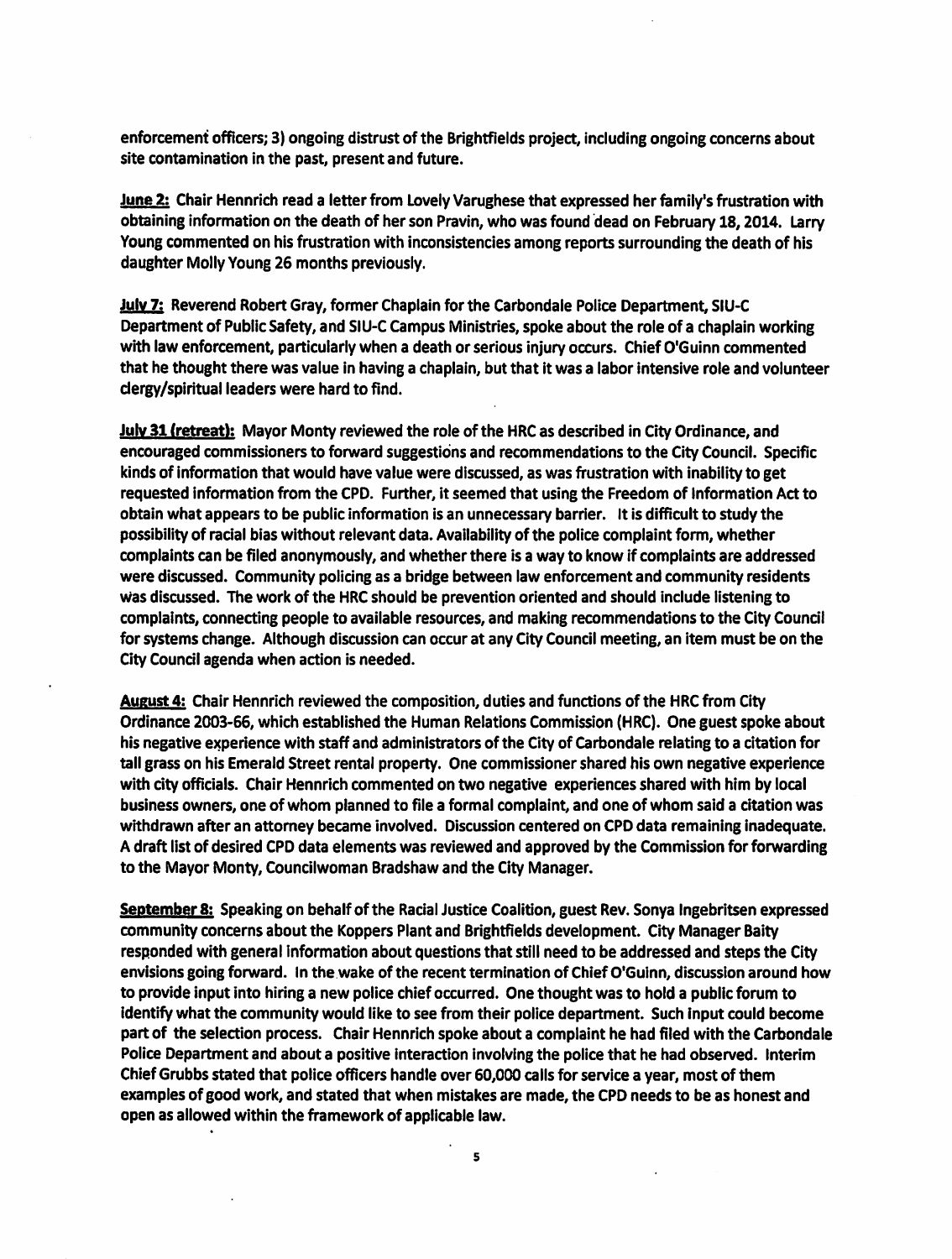October 6: Interim Chief Grubbs stated that a new computer system replacing the outdated 14-year old system is targeted to go live in February of 2015. Old data will be converted to the new system and new information fields will be added. He addressed an incident that occurred on Illinois Avenue in front of La Fogata Taqueria, confirming that several batteries occurred and that six individuals were taken into custody, one of whom was armed. A symposium on Race, Policing, and Justice in Carbondale planned by the SIU School of Journalism involving several panelists will be held on October 27 at the Civic Center. Chair Hennrich has been invited to facilitate. The School of Journalism will also sponsor a series of Civic Soul workshops in January. Chair Hennrich brought up the topic of towing fees charged by the City of Carbondale, specifically a \$400 towing fee that must be paid to the City prior to an individual paying the towing company's fee, making it very expensive to get a vehicle back. This fee impacts those who are most vulnerable and is similar to fees that the City of Ferguson recently eliminated or changed.

November 3: CPD reported re-implemented its partnership with Crime Stoppers. How to handle panhandlers has been a challenge - how does our community respect their first Amendments rights while also responding to concerns of businesses and customers. Existing laws will continue to be enforced, and efforts to revitalize blighted areas will continue. The CPD is also increasing its efforts to reach out to community schools and other community entities so that officers gain knowledge of the inside layout of schools and are prepared for possible emergencies, and have positive non-emergency interactions with students. Semi-annual in-service training is occurring, which includes how officers interact positively and professionally with people in performance of their duties. Chair Hennrich stated that in the future, the Commission needs to have more input into planning when it agrees to co-sponsor an event such as the recent symposium on Race, Policing and Justice in Carbondale. Further discussion of a possible Commission-sponsored public forum on policing was tabled until 2015.

**December 8:** Guest Cathy Field representing the Racial Justice Coalition brought concerns about whether having police in District 95 elementary schools was helping children. There was a concern that police were asking students about criminal activities in their households and neighborhoods. Commissioners discussed the need to develop trust between law enforcement and the community. A group called "The Sparrow Coalition" is being organized, designed to address the needs of hungry and homeless people in our community. Filming of the Civic Soul television series coordinated by the SIU School of journalism is in progress, with plans to air the series in the spring of 2015. Chair Hennrich indicated that he planned to draft a letter to the CPD requesting data. The Commission re-iterated its intent to sponsor a forum in the spring of 2015. It was determined that the Commission would send a letter to the City Council expressing the desire to have input into the hiring process, and presenting questions for candidates that would elicit responses to issues important to the commission and the public. A HRC webpage on the City's Explore Carbondale site is now "live". It includes a wide variety of information relevant to the mission, role and responsibilities of the Commission.

 $6\phantom{a}$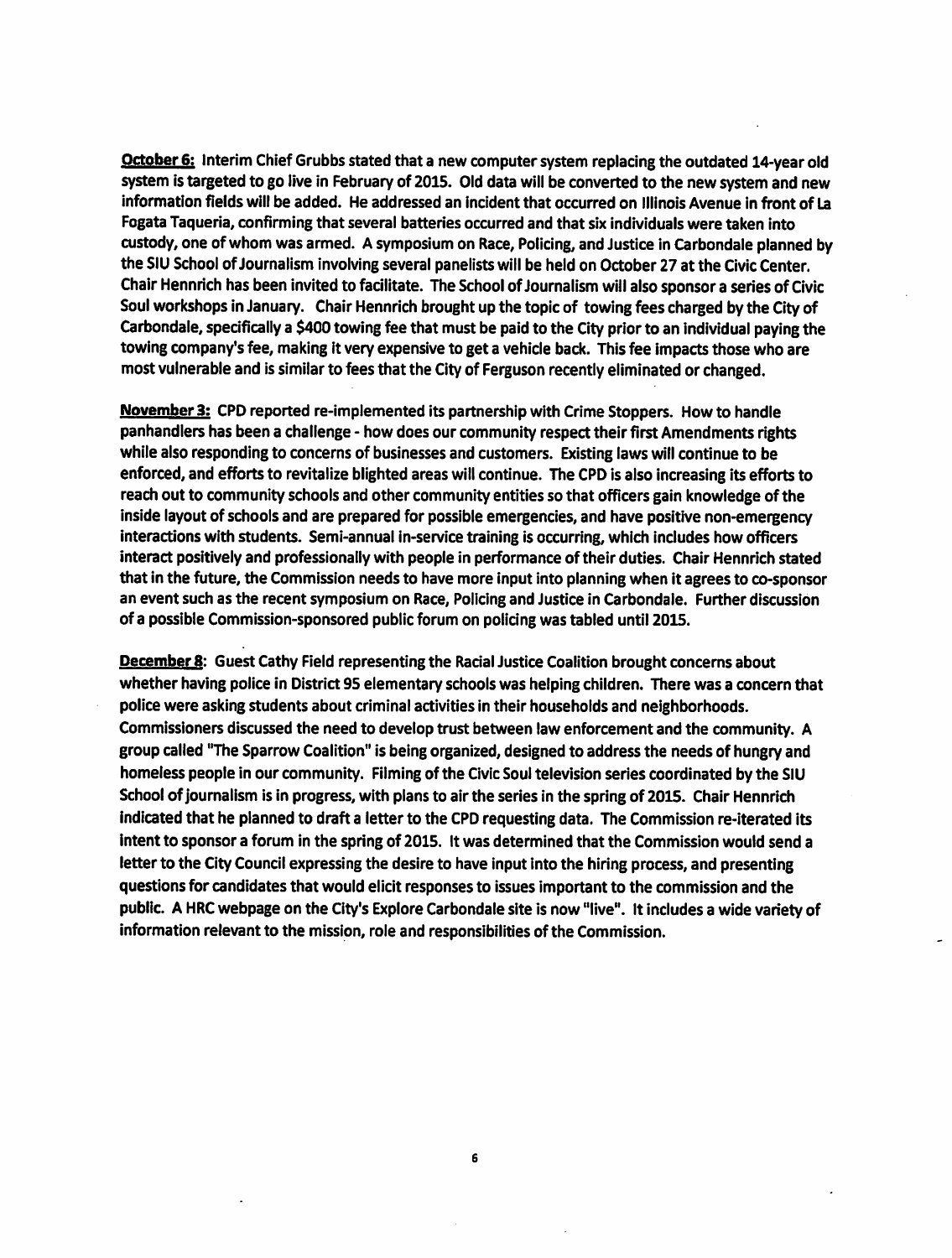# **Attachment 2 - Data Desired from CPD**

Arrest data: Comparison of data over the past 3 years (2011 - 2013) and annually thereafter so that trends can be analyzed. This data should include the following elements, broken out by year. A brief accompanying narrative would be welcome.

- Age (age range if more efficient)  $\bullet$
- **Ethnicity**
- **Student or non-student**
- Neighborhood where arrested (quadrant)
- Offense (broken out by age, ethnicity, student or no, & neighborhood arrested)
- # different individuals arrested in each applicable category (as different from # arrests of same individual)

Complaint data: Comparison of data over the past 3 years (2011 - 2013) and annually thereafter so that trends can be analyzed. This data should include the following elements, broken out by year. A brief accompanying narrative would be welcome.

- $\bullet$ Number of complaints (formal, administrative investigations & informal) - #/%
- Type/nature of complaints (formal, administrative investigations & informal) #/%  $\bullet$
- Source of complaints (formal, administrative investigations & informal) #/%
- Disposition of complaints (formal, administrative investigations & informal) #/%
- Number of officers at all levels on which complaints were filed (unduplicated)
- Number of persons making complaints (unduplicated)  $\bullet$
- $\bullet$ How many officers were involved in multiple complaints (formal, administrative investigations & informal) -  $\#$ /%
- Number of complaints investigated (formal, administrative investigations & informal) #/%
- $\bullet$ Number of complaints found valid (formal, administrative investigations & informal) - #/%
- Number of complaints found invalid (formal, administrative investigations & informal) #/%  $\bullet$

The HRC believes that complaints should be public information.

### **NOTE:** See minute highlights from August 4 meeting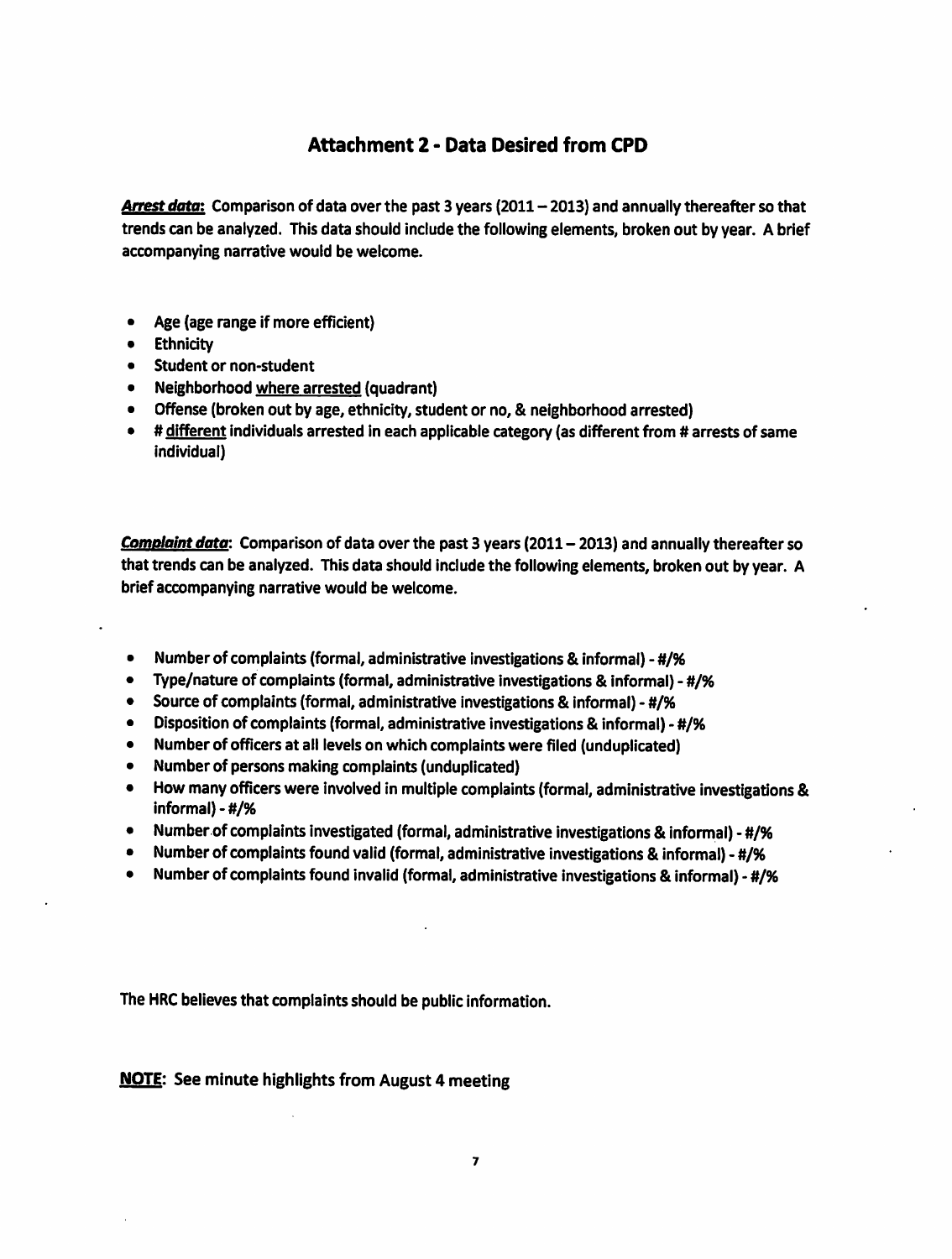# **Attachment 3 - Data Provided by CPD**

# **Report for Human Relations Commission**  $01/01/13 - 12/31/13$

#### **Total # of UCR Violations Reported** 6,345

This includes UCR codes in the following categories Codes 2010 to 2315 & 2807  $679$ Codes 2410 to 2495  $712$ **Index Crime Offenses Murder**  $\overline{\mathbf{3}}$ **Criminal Sexual Assault**  $\overline{24}$ **Robbery**  $\overline{41}$ **Aggravated Assault/Batterry** 193 **Burglary** 286 **Theft**  $770$ **Motor Vehicle Theft**  $31$ Arson 8

# **Number of Traffic Citations**

 $\mathbb{R}^2$ 

| <b>RACE</b> | <b>White</b>          | <b>Asian or</b><br><b>Pacific</b><br><b>Islander</b> | <b>African</b><br><b>American</b> | <b>Hispanic</b> | Indian | <b>Unknown</b> |
|-------------|-----------------------|------------------------------------------------------|-----------------------------------|-----------------|--------|----------------|
|             | 7384                  | 179                                                  | 2600                              | 253             | 4      | 51             |
| <b>SEX</b>  | <b>Female</b><br>4451 | <b>Male</b><br>6020<br>$\bullet$                     |                                   |                 |        |                |
| <b>AGE</b>  | 00-17<br>240          | 18-29<br>5615                                        | 30-59<br>3876                     | $60+$<br>740    |        |                |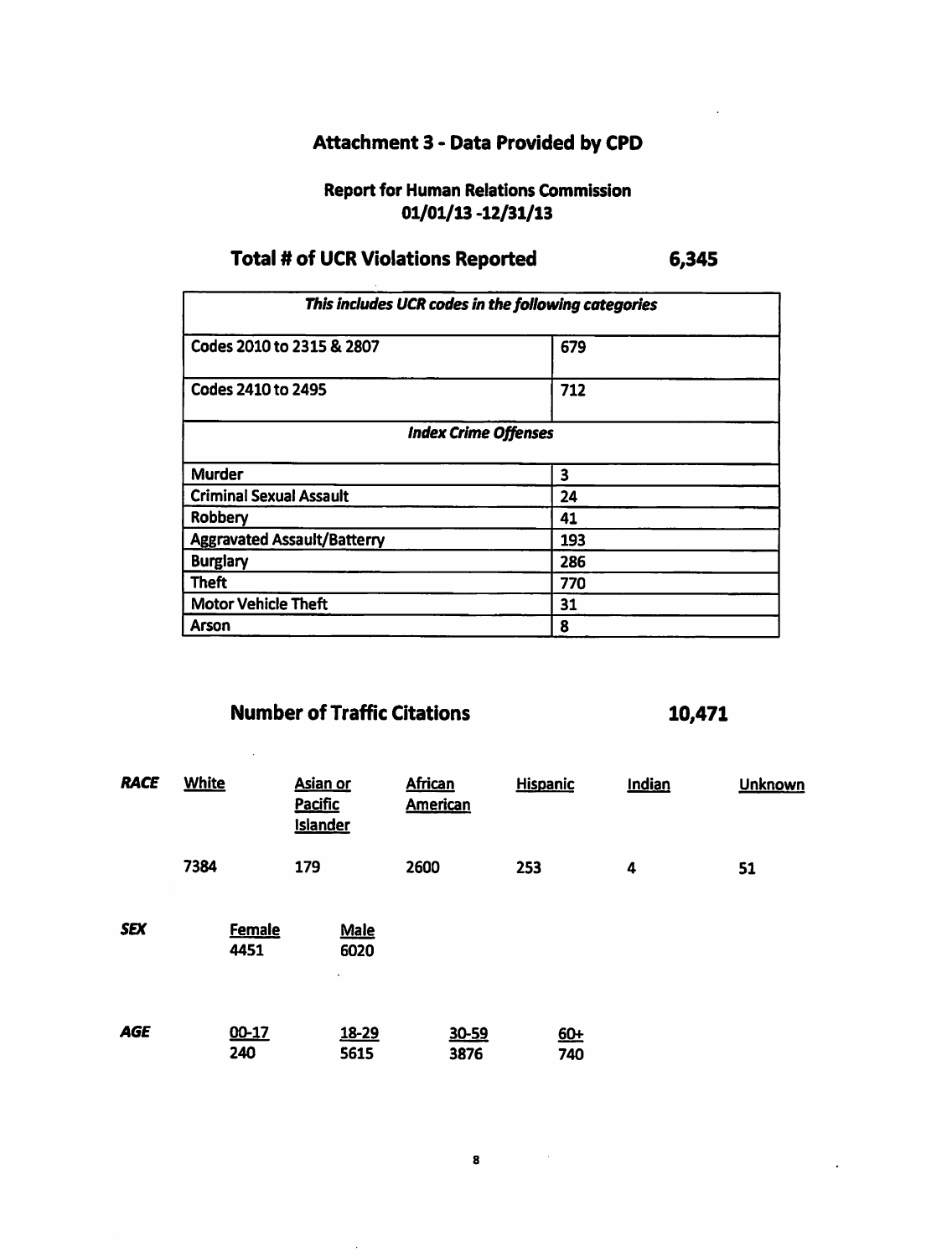|             |              |              |                                                      | <b>Number of Juveniles in Custody</b> |                                   |            |                 |                   | 135         |  |                |
|-------------|--------------|--------------|------------------------------------------------------|---------------------------------------|-----------------------------------|------------|-----------------|-------------------|-------------|--|----------------|
| <b>RACE</b> | <b>White</b> |              | <b>Asian or</b><br><b>Pacific</b><br><b>Islander</b> |                                       | <b>African</b><br><b>American</b> |            | <b>Hispanic</b> |                   | Indian      |  | <b>Unknown</b> |
|             | 33           |              | 0                                                    |                                       | 98                                |            | 3               |                   | $\mathbf 0$ |  | 1              |
| <b>SEX</b>  |              | Female<br>32 |                                                      | Male<br>103                           |                                   |            |                 |                   |             |  |                |
| <b>AGE</b>  |              | 00-17<br>135 |                                                      | 18-29<br>0                            |                                   | 30-59<br>0 |                 | $60+$<br>$\bf{0}$ |             |  |                |

**Number of Arrested Persons** 

2,885

| <b>RACE</b> | <b>White</b>         | <b>Asian or</b><br><b>Pacific</b><br><b>Islander</b> | <b>African</b><br><b>American</b> | <b>Hispanic</b> | Indian      | <b>Unknown</b> |
|-------------|----------------------|------------------------------------------------------|-----------------------------------|-----------------|-------------|----------------|
|             | 1413                 | 15                                                   | 1314                              | 118             | $\mathbf 0$ | 25             |
| <b>SEX</b>  | <b>Female</b><br>911 | <b>Male</b><br>1974                                  |                                   |                 |             |                |
| <b>AGE</b>  | 00-17<br>19          | 18-29<br>2028                                        | 30-59<br>800                      | $60+$<br>38     |             |                |

**Reported Number of Victims** 

 $\ddot{\phantom{a}}$ 

 $\ddot{\phantom{a}}$ 

| <b>RACE</b> | <b>White</b> |                       | <b>Asian or</b><br><b>Pacific</b><br><b>Islander</b> |                      | <b>African</b><br>American |              | <b>Hispanic</b> |              | Indian | <b>Unknown</b> |
|-------------|--------------|-----------------------|------------------------------------------------------|----------------------|----------------------------|--------------|-----------------|--------------|--------|----------------|
|             | 1343         |                       | 33                                                   |                      | 978                        |              | 44              |              | 3      | 40             |
| <b>SEX</b>  |              | <b>Female</b><br>1304 |                                                      | Male<br>1137         |                            |              |                 |              |        |                |
| <b>AGE</b>  |              | 00-17<br>166          |                                                      | <u>18-29</u><br>1289 |                            | 30-59<br>794 |                 | $60+$<br>192 |        |                |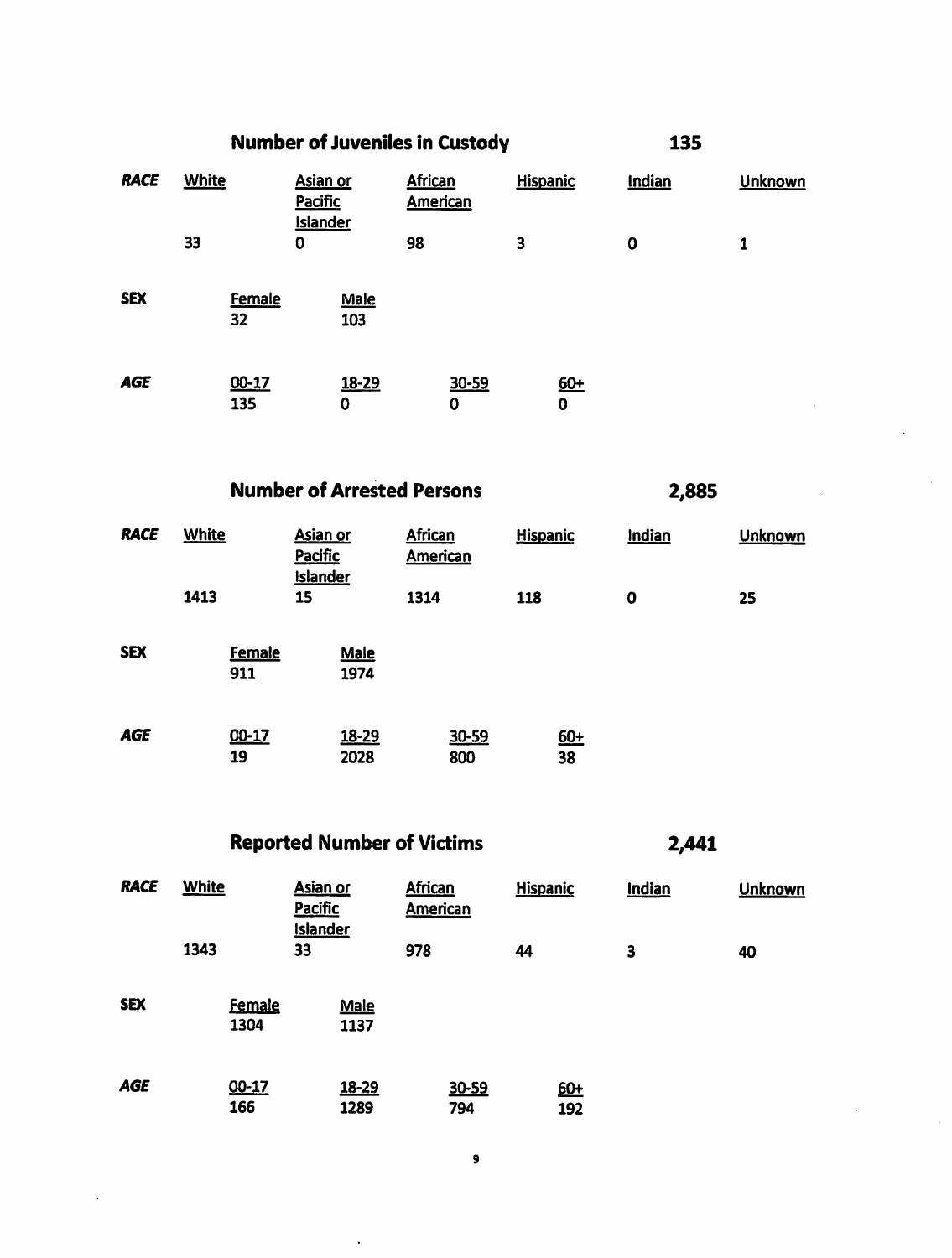# **Report for Human Relations Commission**  $01/01/12 - 12/31/12$

#### **Total # of UCR Violations Reported** 6,632

| This includes UCR codes in the following categories |     |  |  |  |  |  |  |
|-----------------------------------------------------|-----|--|--|--|--|--|--|
| Codes 2010 to 2315 & 2807                           | 595 |  |  |  |  |  |  |
| Codes 2410 to 2495                                  | 824 |  |  |  |  |  |  |
| <b>Index Crime Offenses</b>                         |     |  |  |  |  |  |  |
| <b>Murder</b>                                       | 0   |  |  |  |  |  |  |
| <b>Criminal Sexual Assault</b>                      | 33  |  |  |  |  |  |  |
| Robbery                                             | 36  |  |  |  |  |  |  |
| <b>Aggravated Assault/Batterry</b>                  | 203 |  |  |  |  |  |  |
| <b>Burglary</b>                                     | 269 |  |  |  |  |  |  |
| <b>Theft</b>                                        | 842 |  |  |  |  |  |  |
| <b>Motor Vehicle Theft</b>                          | 55  |  |  |  |  |  |  |
| Arson                                               | 12  |  |  |  |  |  |  |

# **Number of Traffic Citations**

| <b>RACE</b> | <b>White</b>          | <b>Asian or</b><br>Pacific<br><b>Islander</b> | <b>African</b><br><b>American</b> | <b>Hispanic</b> | Indian                  | <b>Unknown</b> |
|-------------|-----------------------|-----------------------------------------------|-----------------------------------|-----------------|-------------------------|----------------|
|             | 4369                  | 113                                           | 1884<br>٠                         | 170             | $\overline{\mathbf{3}}$ | 29             |
| <b>SEX</b>  | <b>Female</b><br>2685 | <b>Male</b><br>3883                           |                                   |                 |                         |                |
| <b>AGE</b>  | 00-17<br>165          | 18-29<br>3876                                 | 30-59<br>2190                     | 60+<br>337      |                         |                |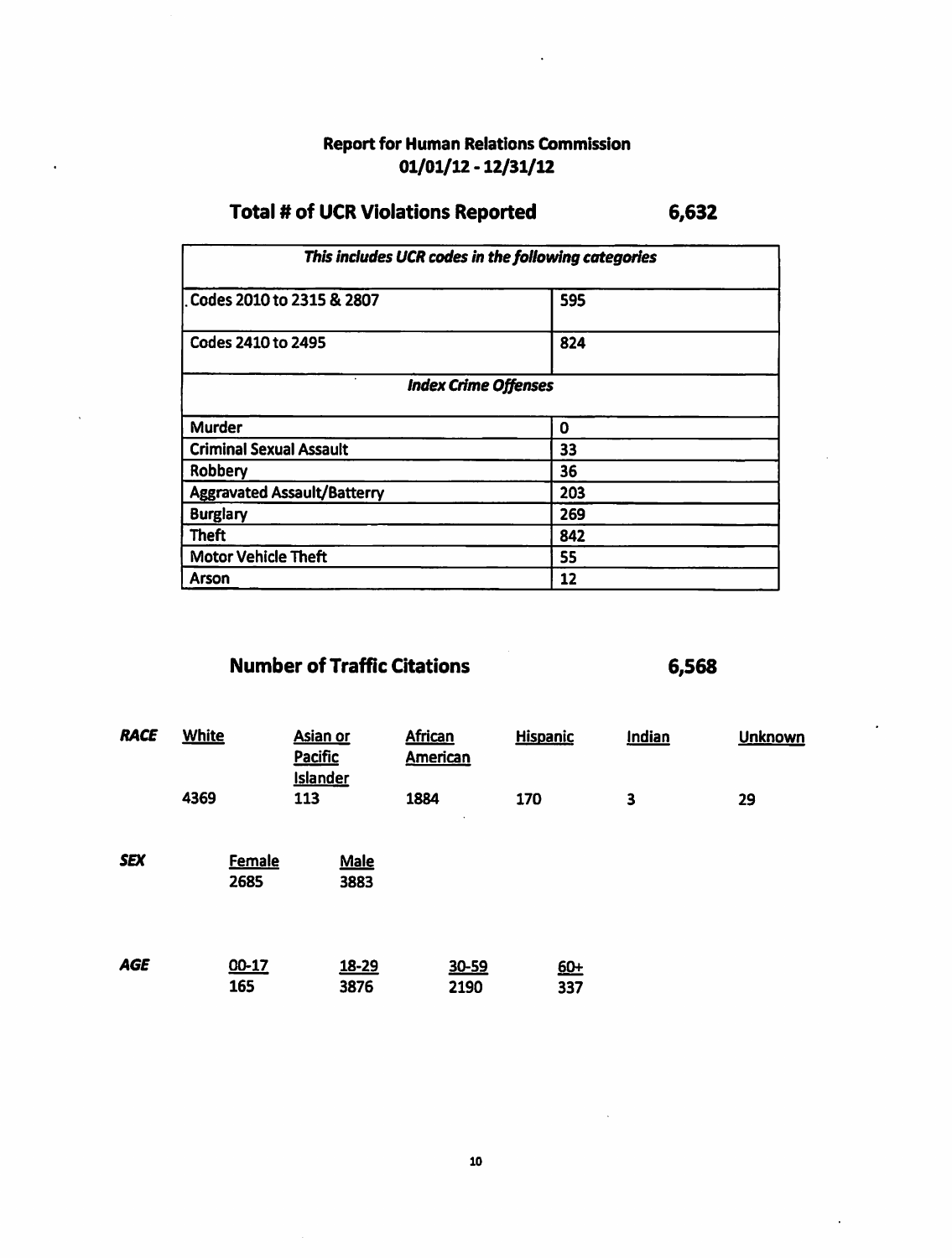|             | <b>Number of Juveniles in Custody</b> |                     |                                               |            |                                   |            |                 |            | 135         |  |         |
|-------------|---------------------------------------|---------------------|-----------------------------------------------|------------|-----------------------------------|------------|-----------------|------------|-------------|--|---------|
| <b>RACE</b> | <b>White</b>                          |                     | <b>Asian or</b><br>Pacific<br><b>Islander</b> |            | <b>African</b><br><b>American</b> |            | <b>Hispanic</b> |            | Indian      |  | Unknown |
|             | 30                                    |                     | $\mathbf 0$                                   |            | 99                                |            | 5               |            | $\mathbf 0$ |  | 1       |
| <b>SEX</b>  |                                       | <b>Female</b><br>39 |                                               | Male<br>96 |                                   |            |                 |            |             |  |         |
| AGE         |                                       | $00-17$<br>135      |                                               | 18-29<br>0 |                                   | 30-59<br>0 |                 | $60+$<br>0 |             |  |         |

# **Number of Arrested Persons**

2,975

| <b>RACE</b> | <b>White</b><br>$\mathbf{r}$ | <b>Asian or</b><br><b>Pacific</b><br><b>Islander</b> | <b>African</b><br><b>American</b> | <b>Hispanic</b> | Indian         | <b>Unknown</b> |
|-------------|------------------------------|------------------------------------------------------|-----------------------------------|-----------------|----------------|----------------|
|             | 1392                         | 10                                                   | 1438                              | 93              | $\overline{2}$ | 40             |
| <b>SEX</b>  | <b>Female</b><br>921         | <b>Male</b><br>2054                                  |                                   |                 |                |                |
| <b>AGE</b>  | 00-17<br>49                  | 18-29<br>2149                                        | 30-59<br>740                      | $60+$<br>37     |                |                |

Reported Number of Victims

| <b>RACE</b> | <b>White</b>          | Asian or<br><b>Pacific</b><br><b>Islander</b> | <b>African</b><br><b>American</b> | <b>Hispanic</b>           | <b>Indian</b>           | <b>Unknown</b> |
|-------------|-----------------------|-----------------------------------------------|-----------------------------------|---------------------------|-------------------------|----------------|
|             | 1405                  | 34                                            | 993                               | 71                        | $\overline{\mathbf{2}}$ | 48             |
| <b>SEX</b>  | <b>Female</b><br>1332 | Male<br>1221                                  |                                   |                           |                         |                |
| <b>AGE</b>  | 00-17<br>203          | 18-29<br>1417                                 | 30-59<br>772                      | $60+$<br>161<br>$\bullet$ |                         |                |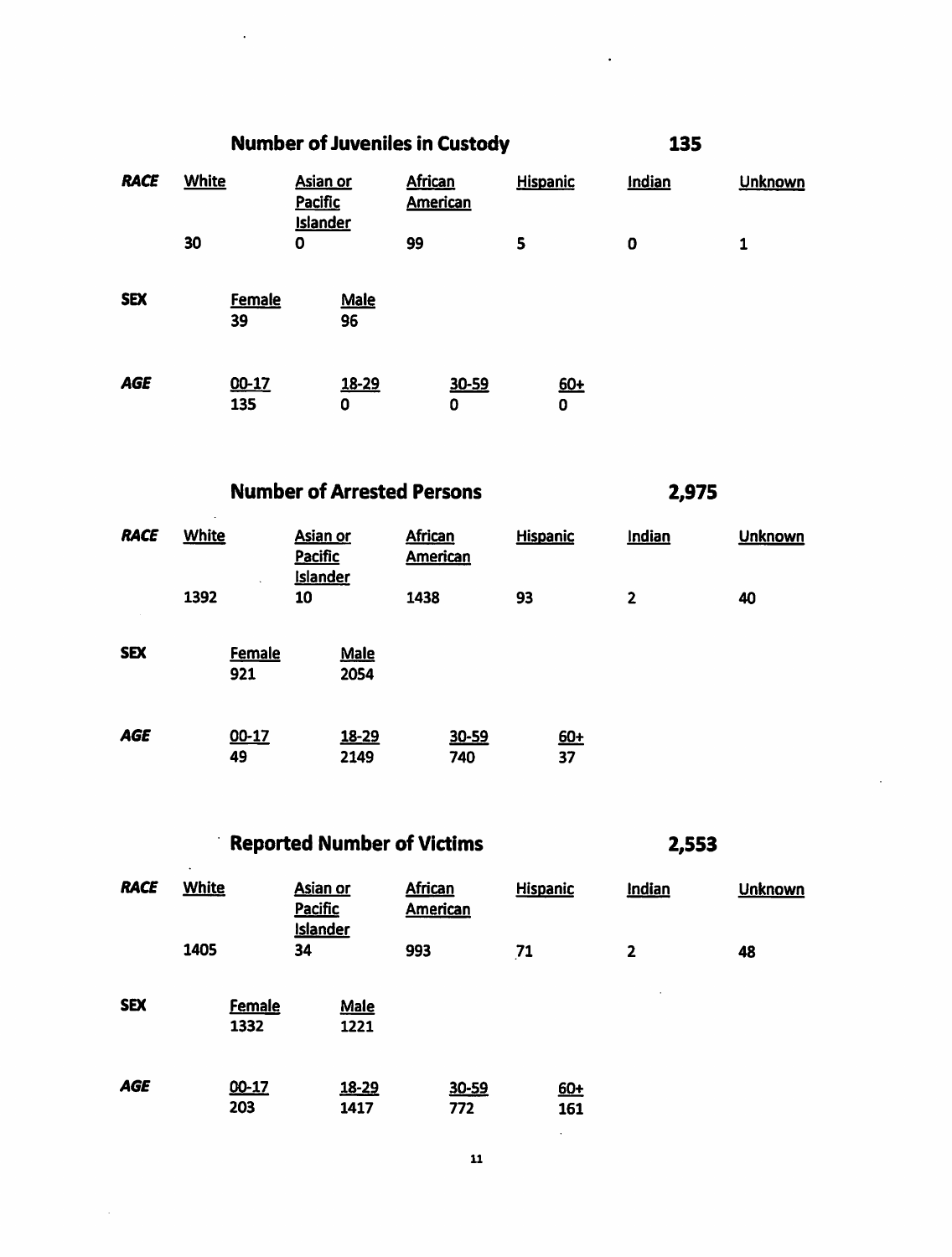# **Report for Human Relations Commission**  $01/01/11 - 12/31/11$

#### **Total # of UCR Violations Reported** 6,411

| This includes UCR codes in the following categories |              |  |  |  |  |  |  |
|-----------------------------------------------------|--------------|--|--|--|--|--|--|
| Codes 2010 to 2315 & 2807                           | 547          |  |  |  |  |  |  |
| <b>Codes 2410 to 2495</b>                           | 860          |  |  |  |  |  |  |
| <b>Index Crime Offenses</b>                         |              |  |  |  |  |  |  |
| <b>Murder</b>                                       | $\mathbf{2}$ |  |  |  |  |  |  |
| <b>Criminal Sexual Assault</b>                      | 40           |  |  |  |  |  |  |
| Robbery                                             | 39           |  |  |  |  |  |  |
| <b>Aggravated Assault/Batterry</b>                  | 213          |  |  |  |  |  |  |
| <b>Burglary</b>                                     | 326          |  |  |  |  |  |  |
| <b>Theft</b>                                        | 811          |  |  |  |  |  |  |
| <b>Motor Vehicle Theft</b>                          | 34           |  |  |  |  |  |  |
| <b>Arson</b>                                        | 10           |  |  |  |  |  |  |

# **Number of Traffic Citations**

| <b>RACE</b> | <b>White</b>          | <b>Asian or</b><br><b>Pacific</b><br><b>Islander</b> | <b>African</b><br><b>American</b> | <b>Hispanic</b> | Indian | <b>Unknown</b> |
|-------------|-----------------------|------------------------------------------------------|-----------------------------------|-----------------|--------|----------------|
|             | 3441                  | 102                                                  | 1665                              | 152             | 8      | 31             |
| <b>SEX</b>  | <b>Female</b><br>2243 | <b>Male</b><br>3156                                  |                                   |                 |        |                |
| <b>AGE</b>  | 00-17<br>119          | 18-29<br>3326                                        | 30-59<br>1668                     | 60+<br>286      |        |                |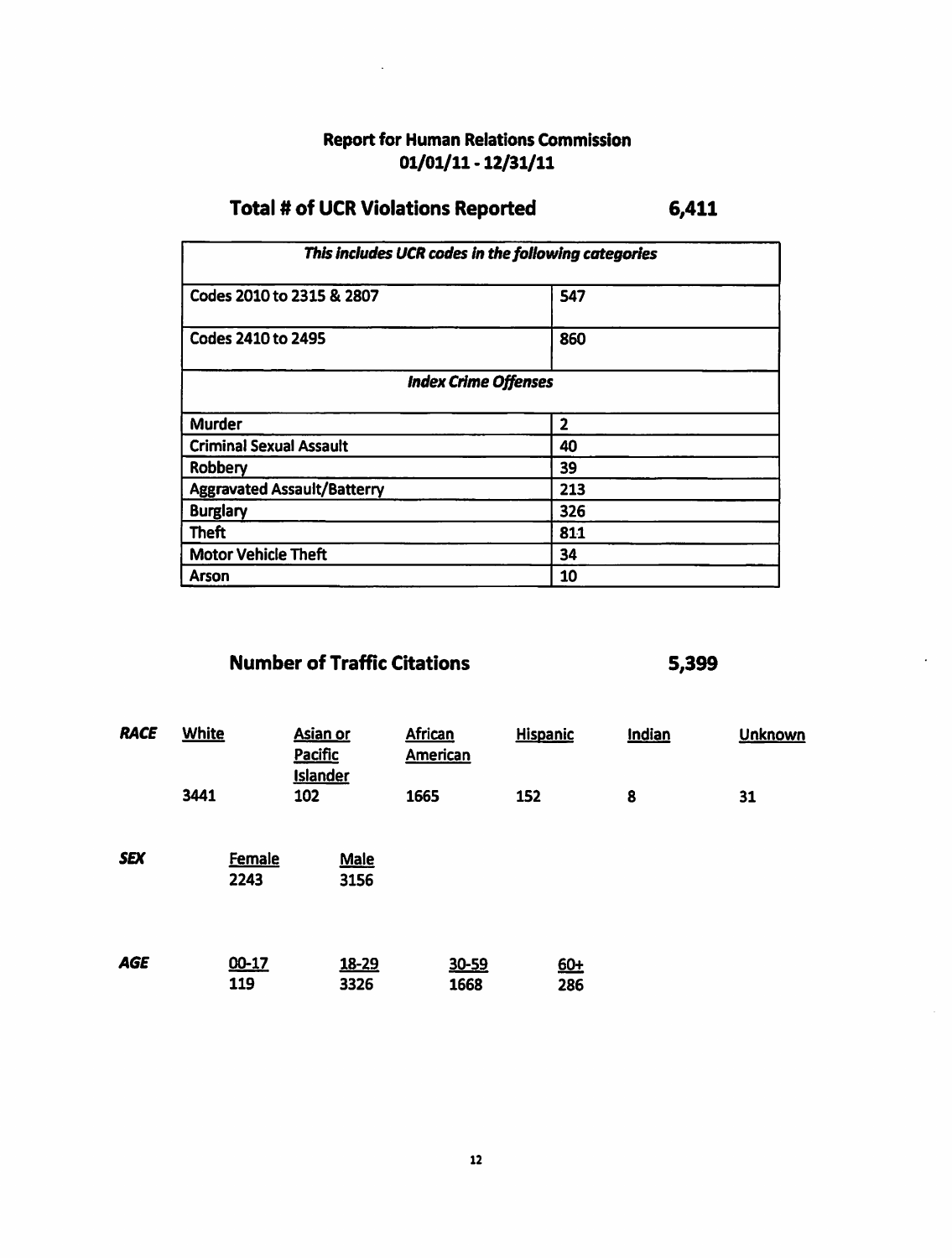|             |              |               |                                               |                   |                                   | <b>Number of Juveniles in Custody</b> |                 |            |          | 117 |                |
|-------------|--------------|---------------|-----------------------------------------------|-------------------|-----------------------------------|---------------------------------------|-----------------|------------|----------|-----|----------------|
| <b>RACE</b> | <b>White</b> |               | <b>Asian or</b><br>Pacific<br><b>Islander</b> |                   | <b>African</b><br><b>American</b> |                                       | <b>Hispanic</b> |            | Indian   |     | <b>Unknown</b> |
|             | 20           |               | 0                                             |                   | 86                                |                                       | 4               |            | $\bf{0}$ |     | 1              |
| <b>SEX</b>  | 41           | <b>Female</b> |                                               | <b>Male</b><br>76 |                                   |                                       |                 |            |          |     |                |
| <b>AGE</b>  |              | 00-17<br>117  |                                               | 18-29<br>0        |                                   | 30-59<br>0                            |                 | $60+$<br>0 |          |     |                |

**Number of Arrested Persons** 

3,046

| <b>RACE</b> | <b>White</b>         | Asian or<br><b>Pacific</b><br><b>Islander</b> | <b>African</b><br>American | <b>Hispanic</b> | Indian | <b>Unknown</b> |
|-------------|----------------------|-----------------------------------------------|----------------------------|-----------------|--------|----------------|
|             | 1386                 | 17                                            | 1474                       | 131             | 1      | 37             |
| <b>SEX</b>  | <b>Female</b><br>946 | <b>Male</b><br>2100                           |                            |                 |        |                |
| <b>AGE</b>  | 00-17<br>51          | 18-29<br>2241                                 | 30-59<br>719               | $60+$<br>35     |        |                |

**Reported Number of Victims** 

 $\hat{\mathcal{A}}$ 

| <b>RACE</b> | <b>White</b>          | Asian or<br><b>Pacific</b><br><b>Islander</b> | <b>African</b><br><b>American</b> | <b>Hispanic</b><br>$\bullet$ | Indian      | <b>Unknown</b> |
|-------------|-----------------------|-----------------------------------------------|-----------------------------------|------------------------------|-------------|----------------|
|             | 1518                  | 44                                            | 942                               | 55                           | $\mathbf 0$ | 69             |
| <b>SEX</b>  | <b>Female</b><br>1272 | <b>Male</b><br>1356                           |                                   |                              |             |                |
| <b>AGE</b>  | 00-17<br>204          | 18-29<br>1559                                 | 30-59<br>732                      | $60+$<br>133                 |             |                |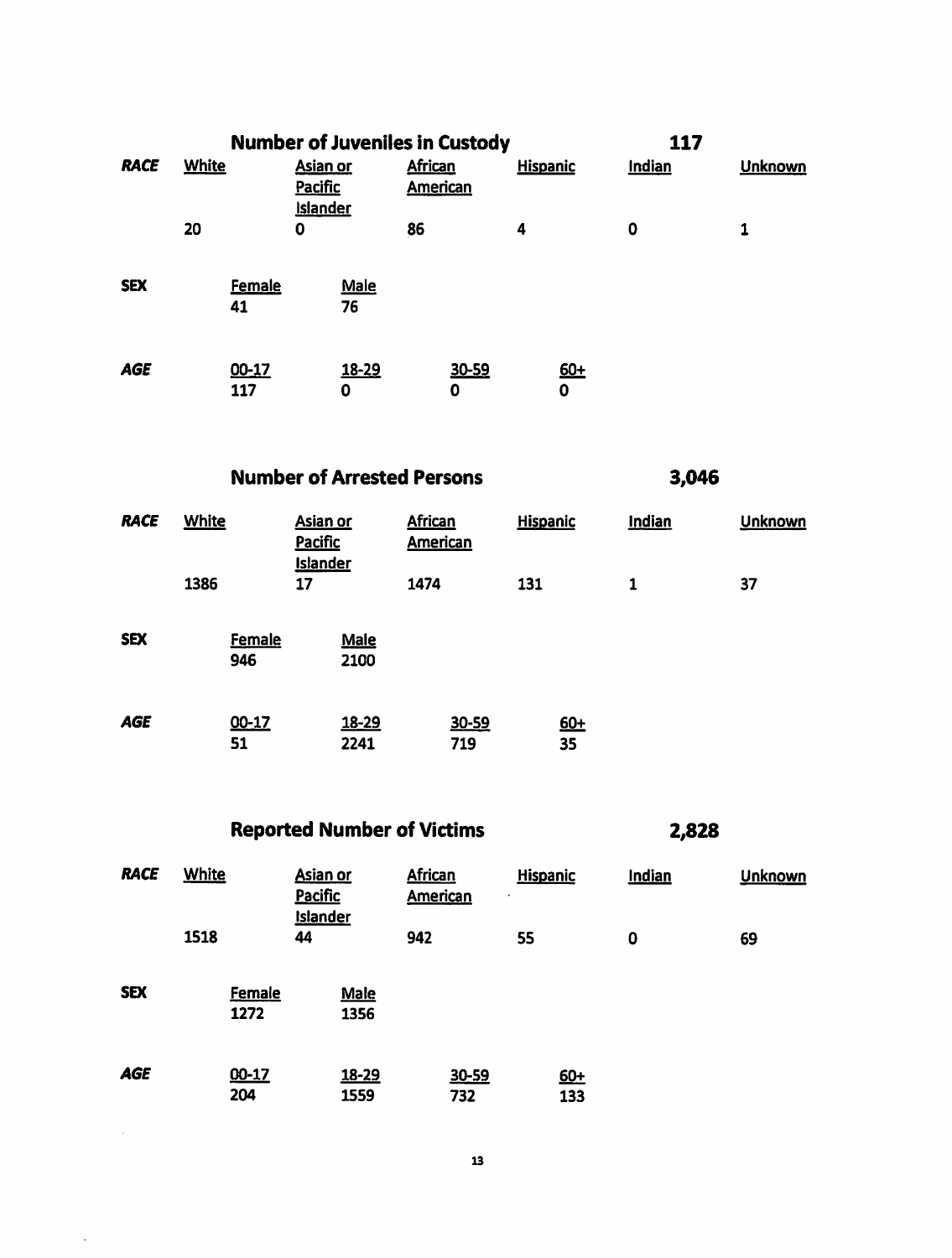# **CPD Arrest Data Comparison**  $2011 - 2013$

 $\ddot{\phantom{a}}$ 

 $\ddot{\phantom{a}}$ 

### **TOTALS - BREAKOUT BY OFFENSE CATEGORY**

| <b>DESCRIPTION</b>                                                                                                     | 2011  | 2012  | 2013         |
|------------------------------------------------------------------------------------------------------------------------|-------|-------|--------------|
| <b>Total # of UCR Violations Reported {includes Universal</b><br>Crime Report (UCR) codes in the following categories} | 6,345 | 6,632 | 6,411        |
| Codes 2010 - 2807 (includes various juvenile<br>$\bullet$<br>codes such as alcohol offenses)                           | 679   | 595   | 547          |
| Codes 2410 - 2495 (includes driving violations<br>$\bullet$<br>such as drag racing and DUI)                            | 712   | 824   | 860          |
| <b>Index Crime offenses</b>                                                                                            |       |       |              |
| <b>Murder</b><br>٠                                                                                                     | 3     | 0     | $\mathbf{z}$ |
| <b>Criminal Sexual Assault</b><br>$\bullet$                                                                            | 24    | 33    | 40           |
| <b>Robbery</b><br>٠                                                                                                    | 41    | 36    | 39           |
| <b>Aggravated Assault/Battery</b>                                                                                      | 193   | 203   | 213          |
| <b>Burglary</b><br>٠                                                                                                   | 286   | 269   | 326          |
| Theft<br>$\bullet$                                                                                                     | 770   | 842   | 811          |
| <b>Motor Vehicle Theft</b>                                                                                             | 31    | 55    | 34           |
| Arson                                                                                                                  | 8     | 12    | 10           |

# TRAFFIC CITATIONS - BREAKOUT BY RACE, SEX, AGE

| <b>DESCRIPTION</b>                    | 2011      | 2012  | 2013  |
|---------------------------------------|-----------|-------|-------|
| <b>Total</b>                          | 10,471    | 6,568 | 5,399 |
| Race                                  |           |       |       |
| <b>White</b><br>$\bullet$             | 7384      | 4369  | 3441  |
| <b>Asian or Pacific Islander</b><br>٠ | 179       | 113   | 102   |
| African American<br>٠                 | 2600      | 1884  | 1665  |
| <b>Hispanic</b><br>٠                  | 253       | 170   | 152   |
| Indian                                | 4         | 3     | 8     |
| <b>Unknown</b><br>٠                   | 51        | 29    | 31    |
| <b>Sex</b>                            |           |       |       |
| <b>Female</b><br>٠                    | 4451      | 2685  | 2243  |
| <b>Male</b>                           | 6020      | 3883  | 3156  |
| <b>Age</b>                            | $\bullet$ |       |       |
| 00-17<br>$\bullet$                    | 240       | 165   | 119   |
| 18-29<br>٠                            | 5615      | 3876  | 3326  |
| 30-59                                 | 3876      | 2190  | 1668  |
| 60+                                   | 740       | 337   | 286   |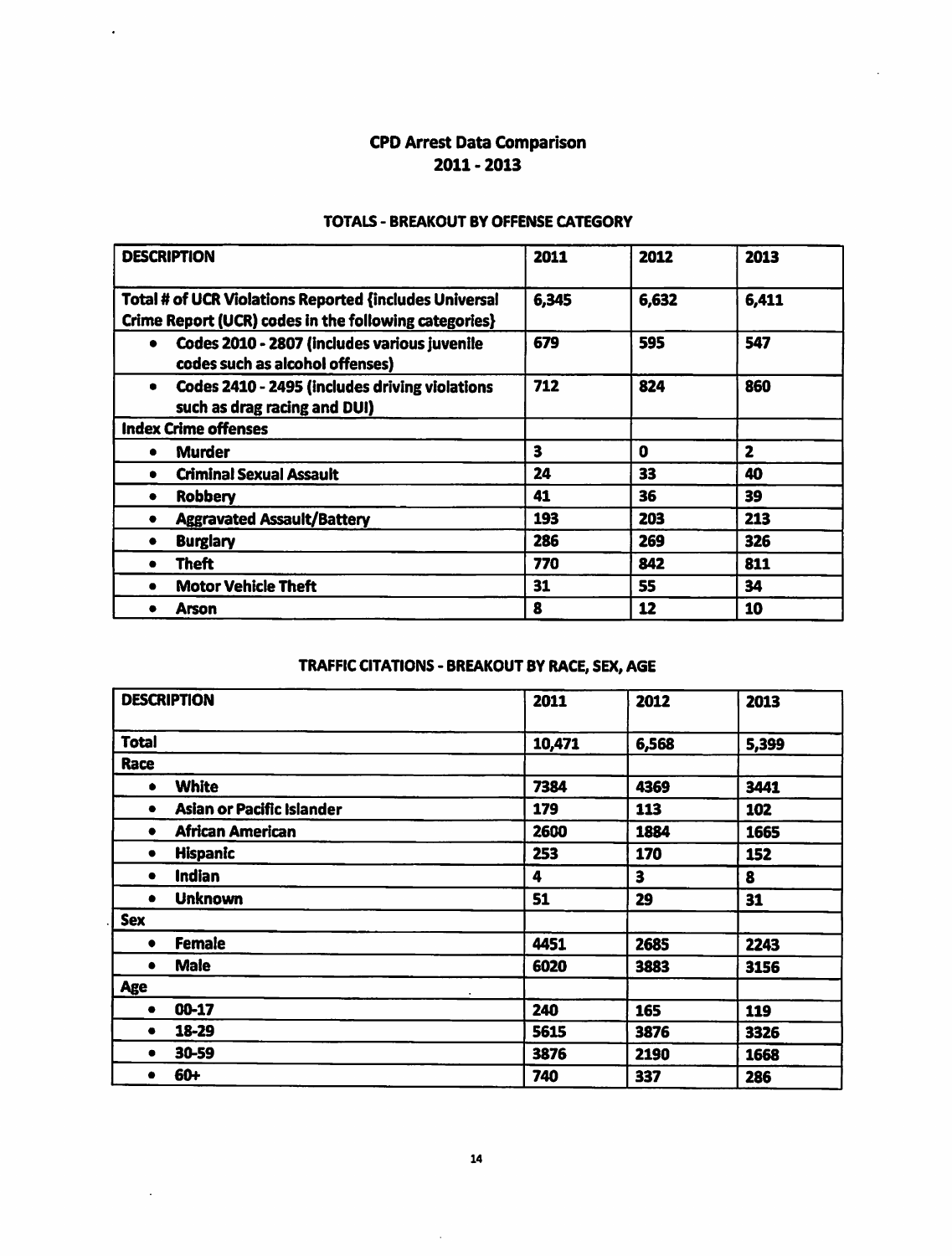# JUVENILES IN CUSTODY - BREAKOUT BY RACE, SEX, AGE

| <b>DESCRIPTION</b> |                                  | 2011        | 2012        | 2013        |
|--------------------|----------------------------------|-------------|-------------|-------------|
| <b>Total</b>       |                                  | 135         | 135         | 117         |
| Race               |                                  |             |             |             |
| ٠                  | <b>White</b>                     | 33          | 30          | 20          |
|                    | <b>Asian or Pacific Islander</b> | 0           | $\bf{0}$    | 0           |
| ٠                  | ٠<br><b>African American</b>     | 98          | 99          | 86          |
| ٠                  | <b>Hispanic</b>                  | 3           | 5           | 4           |
| $\bullet$          | <b>Indian</b>                    | $\mathbf 0$ | $\pmb{0}$   | 0           |
| ٠                  | <b>Unknown</b>                   | 1           | 1           | 1           |
| <b>Sex</b>         |                                  |             |             |             |
| ٠                  | <b>Female</b>                    | 32          | 39          | 41          |
| ٠                  | <b>Male</b>                      | 103         | 96          | 76          |
| Age                |                                  |             |             |             |
| ٠                  | 00-17                            | 135         | 135         | 117         |
|                    | 18-29                            | $\mathbf 0$ | 0           | $\mathbf 0$ |
| ٠                  | 30-59                            | $\mathbf 0$ | $\mathbf 0$ | 0           |
|                    | 60+                              | 0           | 0           | 0           |

# **ARRESTED PERSONS - BREAKOUT BY RACE, SEX, AGE**

| <b>DESCRIPTION</b>                    | 2011  | 2012           | 2013  |
|---------------------------------------|-------|----------------|-------|
| <b>Total</b>                          | 2,885 | 2,975          | 3,046 |
| Race                                  |       |                |       |
| <b>White</b><br>٠                     | 1413  | 1392           | 1386  |
| <b>Asian or Pacific Islander</b><br>٠ | 15    | 10             | 17    |
| <b>African American</b><br>٠          | 1314  | 1438           | 1474  |
| <b>Hispanic</b><br>٠                  | 118   | 93             | 131   |
| Indian<br>٠                           | 0     | $\overline{2}$ | 1     |
| <b>Unknown</b><br>٠                   | 25    | 40             | 37    |
| <b>Sex</b>                            |       |                |       |
| <b>Female</b><br>٠                    | 911   | 921            | 946   |
| <b>Male</b><br>٠                      | 1974  | 2054           | 2100  |
| <b>Age</b>                            |       |                |       |
| 00-17<br>٠                            | 19    | 49             | 51    |
| 18-29<br>٠                            | 2028  | 2149           | 2241  |
| 30-59<br>٠                            | 800   | 740            | 719   |
| 60+                                   | 38    | 37             | 35    |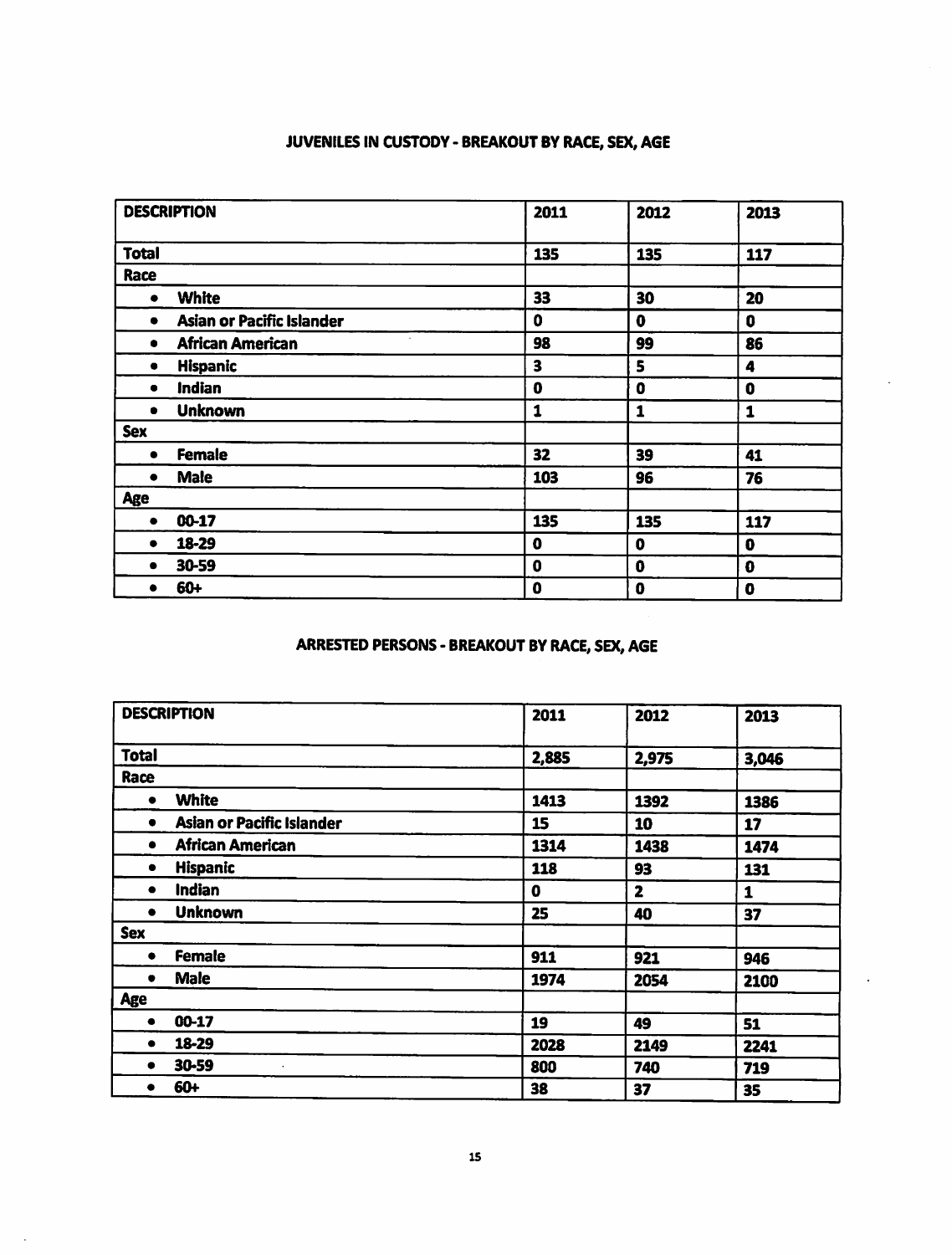## REPORTED NUMBER OF VICTIMS - BREAKOUT BY RACE, SEX, AGE

| <b>DESCRIPTION</b>                    | 2011  | 2012  | 2013        |
|---------------------------------------|-------|-------|-------------|
| <b>Total</b>                          | 2,441 | 2,553 | 2,828       |
| Race                                  |       |       |             |
| <b>White</b><br>$\bullet$             | 1343  | 1405  | 1518        |
| <b>Asian or Pacific Islander</b><br>٠ | 33    | 34    | 44          |
| African American<br>$\bullet$         | 978   | 993   | 942         |
| <b>Hispanic</b><br>٠                  | 44    | 71    | 55          |
| <b>Indian</b><br>٠                    | 3     | 2     | $\mathbf 0$ |
| <b>Unknown</b><br>۰                   | 40    | 48    | 69          |
| <b>Sex</b>                            |       |       |             |
| <b>Female</b><br>٠                    | 1304  | 1332  | 1272        |
| <b>Male</b><br>$\bullet$              | 1137  | 1221  | 1356        |
| Age                                   |       |       |             |
| 00-17<br>٠                            | 166   | 203   | 204         |
| 18-29<br>٠                            | 1289  | 1417  | 1559        |
| 30-59<br>٠                            | 794   | 772   | 732         |
| 60+<br>٠                              | 192   | 161   | 133         |

 $\ddot{\phantom{a}}$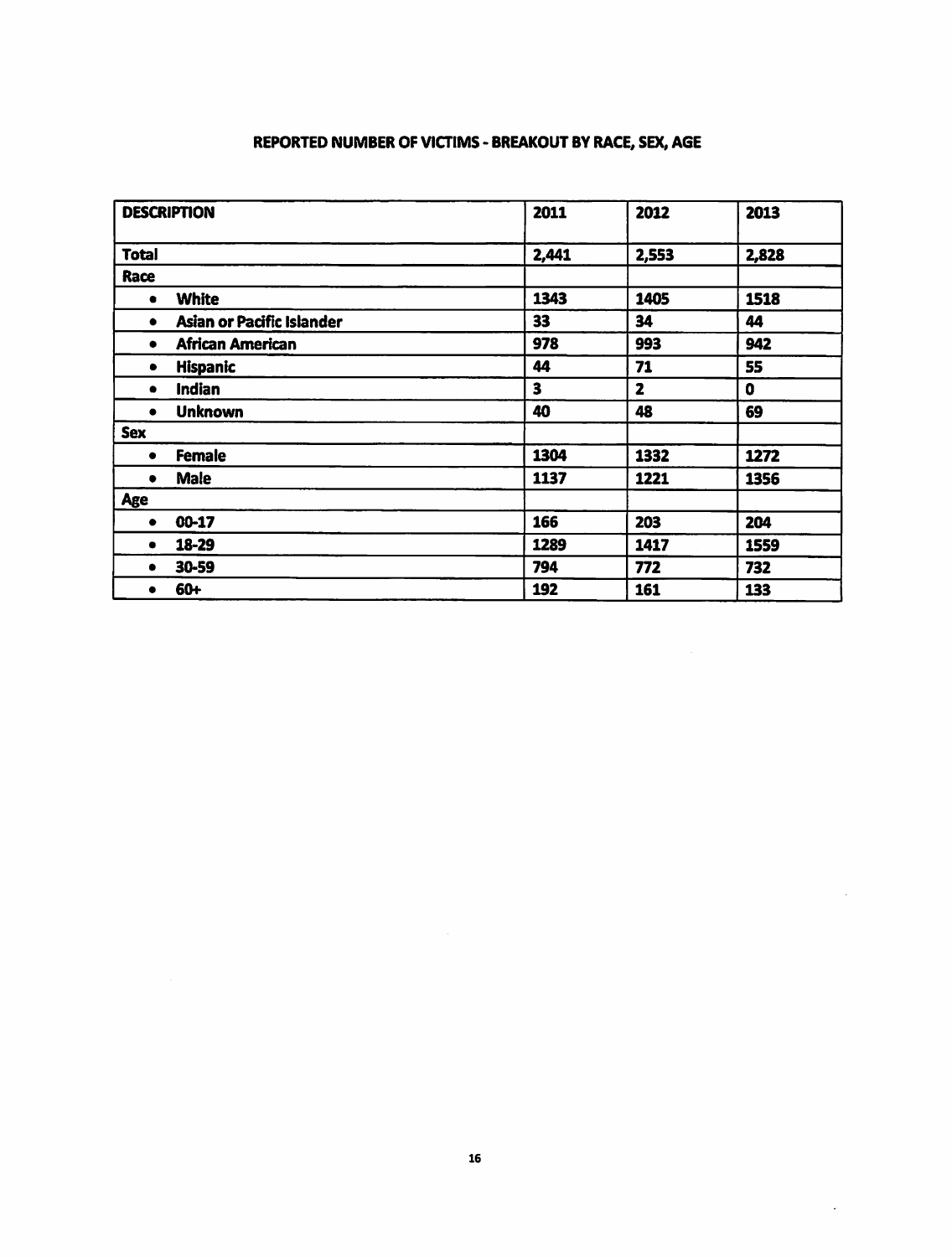# **CARBONDALE CRIME DATA HISTORY**

Since I have not seen any media coverage of the 2014 Carbondale Uniform Crime Data from FBI.gov, I have added that data to the table and chart below for your information.

|      |            | Carbondale Crime |          |       |  |
|------|------------|------------------|----------|-------|--|
| Year | Population | Violent          | Property | Total |  |
| 1996 | 26676      | 198              | 1339     | 1537  |  |
| 1997 | 26679      | 174              | 1326     | 1500  |  |
| 1998 | 26454      | 181              | 1326     | 1507  |  |
| 1999 | 26454      | 163              | 1324     | 1487  |  |
| 2000 | 25063      | 208              | 1194     | 1402  |  |
| 2001 | 25063      | 184              | 1252     | 1436  |  |
| 2002 | 25043      | 218              | 1203     | 1421  |  |
| 2003 | 24761      | 204              | 1302     | 1506  |  |
| 2004 | 24592      | 204              | 1313     | 1517  |  |
| 2005 | 24790      | 219              | 1373     | 1592  |  |
| 2006 | 24939      | 231              | 1194     | 1425  |  |
| 2007 | 24760      | 214              | 1385     | 1599  |  |
| 2008 | 26376      | 193              | 1158     | 1351  |  |
| 2009 | 26225      | 193              | 961      | 1154  |  |
| 2010 | 25902      | 244              | 1168     | 1412  |  |
| 2011 | 25980      | 272              | 1126     | 1398  |  |
| 2012 | 25902      | 260              | 1103     | 1363  |  |
| 2013 | 26248      | 244              | 1031     | 1275  |  |
| 2014 | 26370      | 138              | 940      | 1078  |  |

1996 to 2012 data from Chris Wissmann article in Nightlife, August 2013. 2013 and 2014 data from FBI.gov.

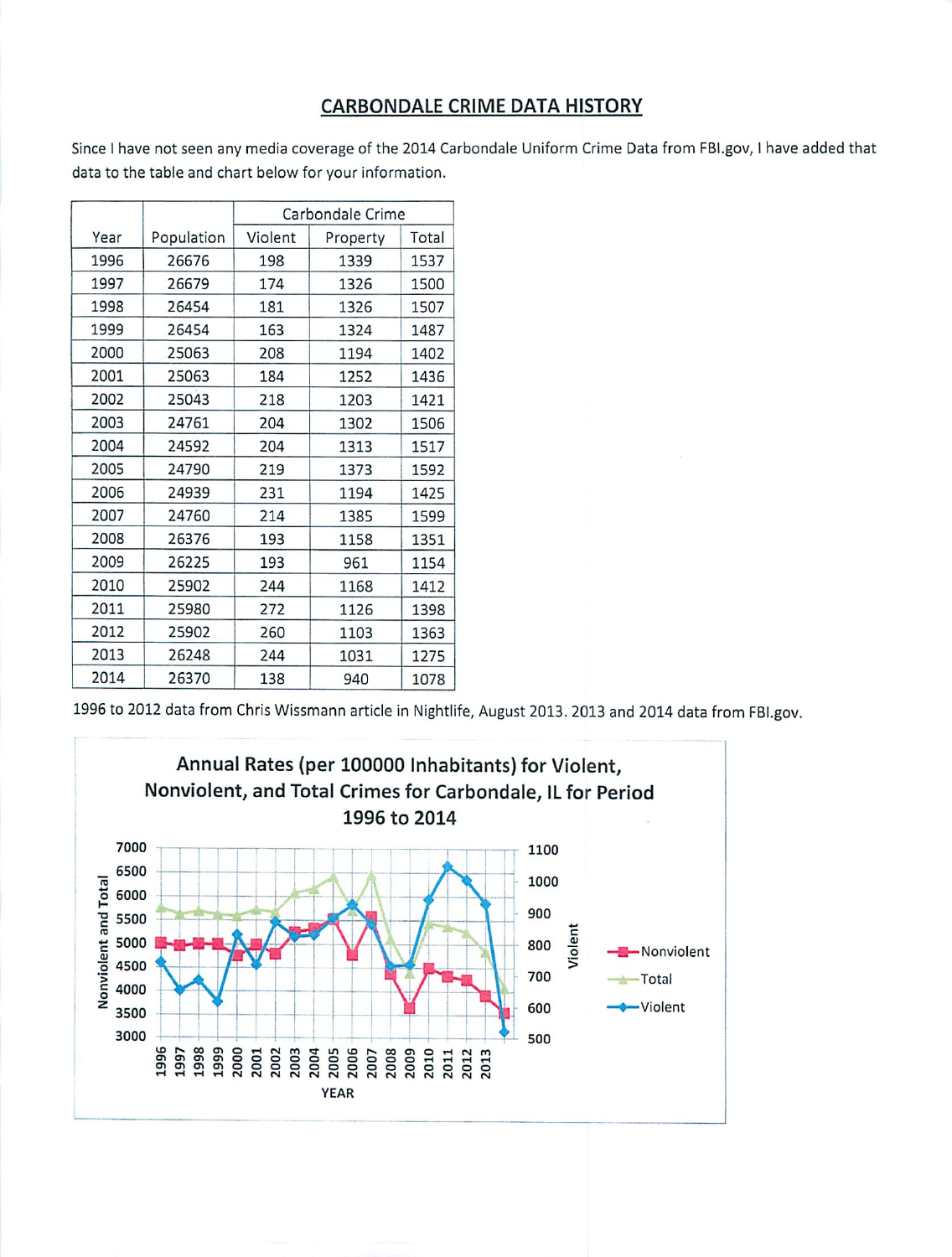

# **MINUTES Preservation Commission Monday, October 19, 2015 City Hall/Civic Center – 7:00 p.m***.*

1. **Roll Call:** Mr. Parkinson called the meeting to order at 7:00 p.m.

**Members Present:** Clark, Comparato, Doherty, Ittner, Sigler, Parkinson and Benedict

**Members Absent:** Van Awken

**Staff Present:** Sergeev

**Guests:** Lee Fronabarger

2. **Approval of Minutes:** Ms. Ittner moved, seconded by Mr. Sigler, to approve the minutes of September 21, 2015.

The motion to approve the minutes passed with a unanimous voice vote.

## 3. **Communication and Reports:**

a) Educational and Technical Assistance Committee

Ms. Ittner reported that she has obtained some pictures of the May 2014 dedication ceremony for the Illinois State Historical Society Marker at 501 S. Washington. She also stated that she will be attending the first meeting to plan the Memorial Day Celebration at Woodlawn Cemetery.

b) Nomination and Hardship Committee

Nothing to Review

c) Work Plan Committee

Nothing to Review

d) Certificate of Appropriateness Committee

Nothing to Review

e) Downtown Advisory Committee Report